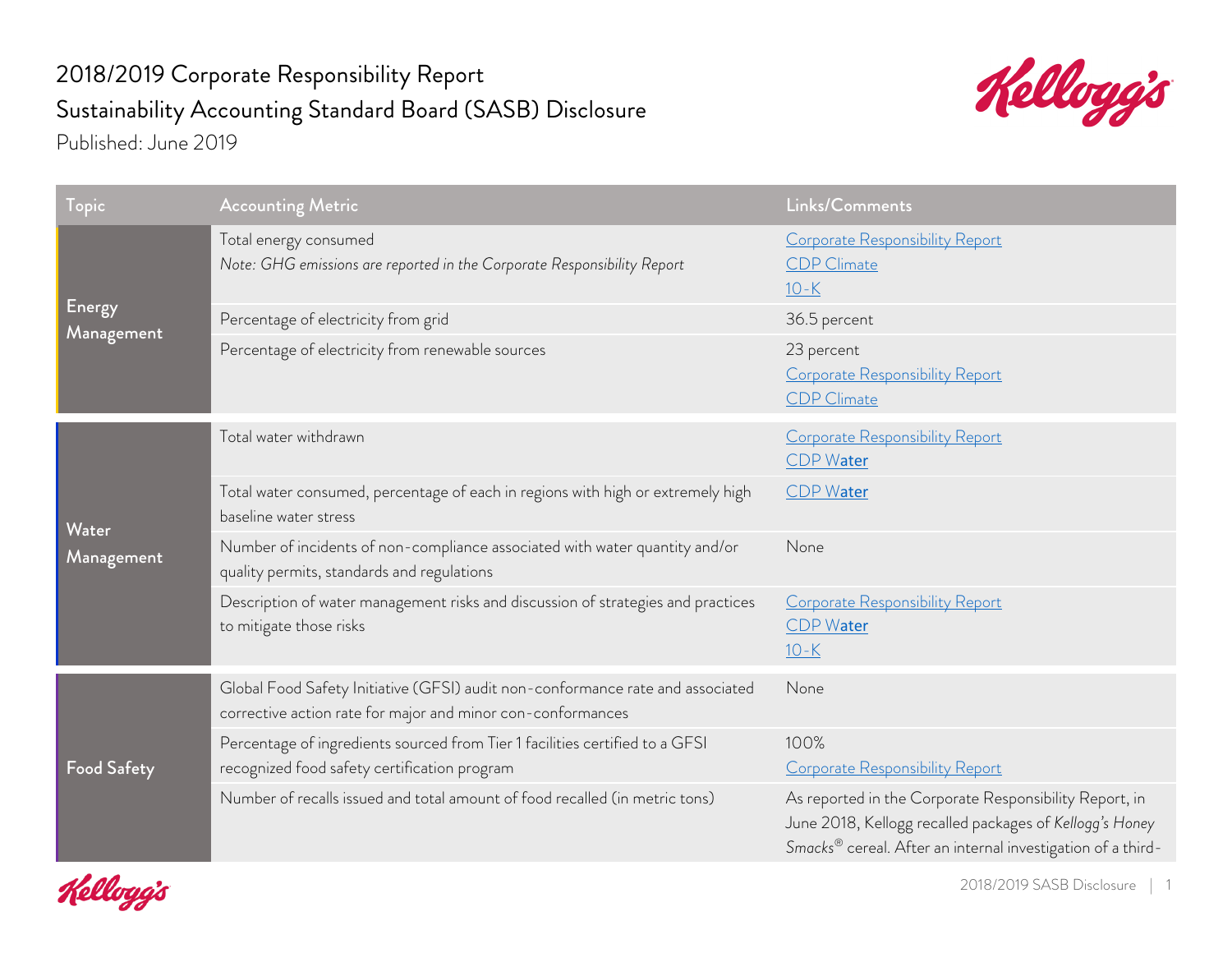|                                                                           |                                                                                                                                                | party manufacturer, we moved production of the cereal<br>to a Kellogg-owned facility.                                                                                                                                                                                                        |
|---------------------------------------------------------------------------|------------------------------------------------------------------------------------------------------------------------------------------------|----------------------------------------------------------------------------------------------------------------------------------------------------------------------------------------------------------------------------------------------------------------------------------------------|
| Health &<br><b>Nutrition</b>                                              | Revenue from products labeled and/or marketed to promote health and nutrition                                                                  | <b>Nutrition Milestones</b>                                                                                                                                                                                                                                                                  |
|                                                                           | Discussion of the process to identify and manage products and ingredients related<br>to nutrition and health concerns among consumers          | Corporate Responsibility Report                                                                                                                                                                                                                                                              |
| <b>Product Labeling</b><br>& Marketing                                    | Percentage of advertising impressions made on children                                                                                         | <b>Nutrition Milestones</b>                                                                                                                                                                                                                                                                  |
|                                                                           | Percentage of advertising impressions made on children promoting products that<br>meet dietary guidelines                                      | <b>Nutrition Milestones</b>                                                                                                                                                                                                                                                                  |
|                                                                           | Number of incidents of non-compliance with industry or regulatory labeling and/or<br>marketing codes                                           | Kellogg Canada was found to be in violation of the<br>Quebec Consumer Protection Act and paid a fine of<br>\$9,389 for advertising to kids under the age of 13 on the<br>website www.ricekrispies.ca. We immediately changed<br>our website content to comply with the regulations.          |
| Packaging<br>Lifecycle<br>Management                                      | Percentage of packaging made from recycled and/or renewable materials                                                                          | 97 percent of timber-based packaging is from recycled<br>or certified virgin sustainable sources (FSC, PEFC, SFI).<br>65 percent of global timber-based packaging comes<br>from recycled content. This number does not include<br>information from Egypt.                                    |
|                                                                           | Percentage of packaging that is recyclable, reusable and/or compostable                                                                        | In 2018, we committed to work toward 100% reusable,<br>recyclable or compostable packaging by the end of<br>2025. We'll begin tracking progress in 2019.                                                                                                                                     |
|                                                                           | Discussion of strategies to reduce the environmental impact of packaging through<br>its lifecycle                                              | Corporate Responsibility Report<br>Kellogg has committed to work toward 100% reusable,<br>recyclable or compostable packaging by the end of 2025.                                                                                                                                            |
| Environmental &<br>Social Impacts of<br><b>Ingredient Supply</b><br>Chain | Percentage of food ingredients sourced that are certified to third-party<br>environmental and/or social standards, and percentages by standard | We have environmental and social requirements for<br>purchasing all our major ingredients. For some, we source<br>in accordance with internationally recognized standards<br>such as RSPO and Fair Trade. However, as a grain-based<br>company, those represent a very low percentage of our |